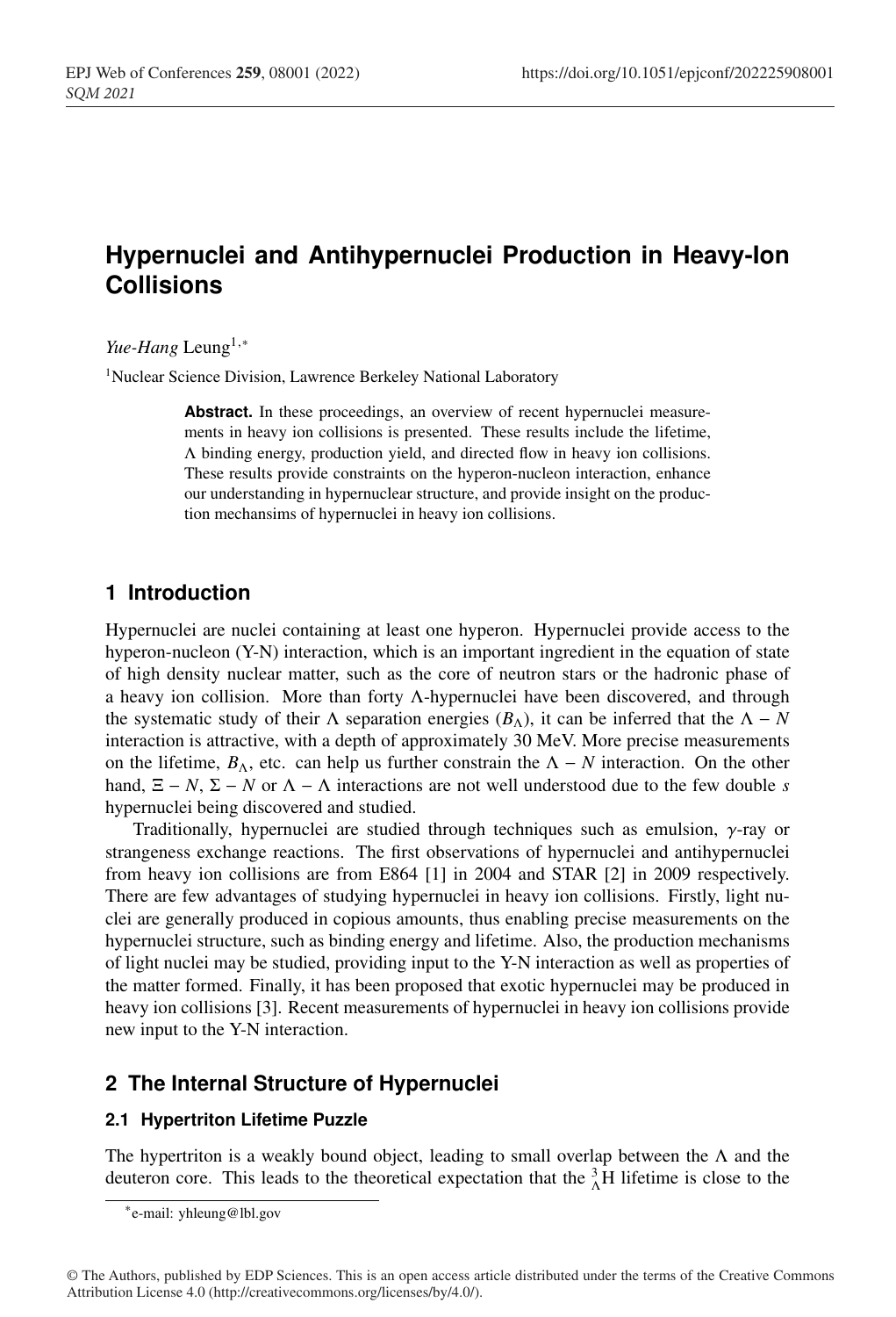

**Figure 1.**  ${}_{\Lambda}^{3}H$  (a) and  ${}_{\Lambda}^{4}H$  (b) measured lifetimes, compared to previous measurements, theoretical calculations and the free Λ lifetime. The experimental average lifetimes and the corresponding uncertainty are also shown as orange bands.

free Λ lifetime  $τ_Λ$ . However, STAR and HypHI has reported lifetimes 30 – 40% shorter than  $\tau_{\Lambda}$ . This is commonly known as the hypertriton lifetime puzzle.

Recently, STAR [4] and ALICE [5] have presented preliminary results of the  ${}^{3}_{\Lambda}$ H lifetime. The results are shown in Fig. 1a. Taking into account of these results, the current experimental averaged  ${}_{0}^{3}$ H lifetime is 81 ± 5% $\tau_{\Lambda}$ . Future measurements using high statistics data sets from STAR, ALICE and HADES [6] are expected to further reduce the experimental uncertainty. On the theoretical side, recent studies from Gal et al. [7] indicate that pion final state interactions are attractive and may decrease the  ${}_{\Lambda}^{3}$ H lifetime by ~ 10%. Predictions incorporating these considerations are consistent with the world average. In addition, the possible relationship between  $B_\Lambda$  and lifetime has been studied in [8, 9]. There is active progress both experimentally and theoretically towards a very precise understanding of the  ${}^{3}_{\Lambda}$ H lifetime.

#### **2.2 Hypertriton** *B*<sub>Λ</sub>

The  $\Lambda$  separation energy of the  ${}_{\Lambda}^{3}H$  is defined as  $B_{\Lambda}({}^{3}_{\Lambda}H) = (m_d + m_{\Lambda} - m_{\Lambda}^3H)c^2$ , where  $m_d, m_{\Lambda}$ and  $m_{\lambda H}$  are the deuteron mass, the  $\Lambda$  mass and the  ${}_{\Lambda}^3$ H mass. In 2019, STAR measured the  $B_{\Lambda}$ of <sup>3</sup><sub>Λ</sub>H and <sup>3</sup><sub>Λ</sub>H using data taken by the Heavy Flavor Tracker. The *B*<sub>Λ</sub>s measured are consistent with each other, and the average is  $0.41 \pm 0.12$ (stat.) $\pm 0.11$ (syst.)[MeV], seemingly in tension with the result from emulsion experiments,  $B_\Lambda = 0.13 \pm 0.05$  [MeV]. On the other hand, studies from [10] showed that recalibrating the results from emulsion measurements gives an updated value of  $B_\Lambda = 0.27 \pm 0.08$  [MeV], consistent with the STAR measurement. ALICE reported a precise new preliminary result of  $B_\Lambda = 0.05 \pm 0.06$  (stat.)  $\pm 0.10$  (syst.)[MeV] [13], further reducing the experimental uncertainty in  $B_\Lambda({}^3_\Lambda H)$ . Precise measurements is important since it has a strong influence in the coalescence calculation of production yield in heavy ion collisions, as well as potential impact on lifetime calculations as well.

#### <sup>58</sup> **2.3 Measurements of A=4 Hypernuclei**

Besides  ${}^{3}_{2}$ H, measurements on the lifetime and *B*<sub>Λ</sub> for *A* = 4 hypernuclei have been reported by the STAR collaboration in this conference, using data from  $Au+Au$  collisions at  $s_{NN} = 3$ GeV taken in 2018. The lifetime of  ${}_{\Lambda}^{4}$ H is measured to be 217  $\pm$  8(stat.)  $\pm$  12(syst.)[ps], consistent with theoretical calculations from [7]. The  $B_\Lambda$  for  ${}^4_\Lambda H$  and  ${}^4_\Lambda$ He have been measured. A non-zero  $\Delta B_{\Lambda} = B_{\Lambda}({}^4_{\Lambda}He) - B_{\Lambda}({}^4_{\Lambda}H)$  is commonly known as charge symmetry breaking. The  $B_\Lambda$  difference in the ground state is measured to be  $130 \pm 130$ (stat.)  $\pm 70$ (syst.) keV, and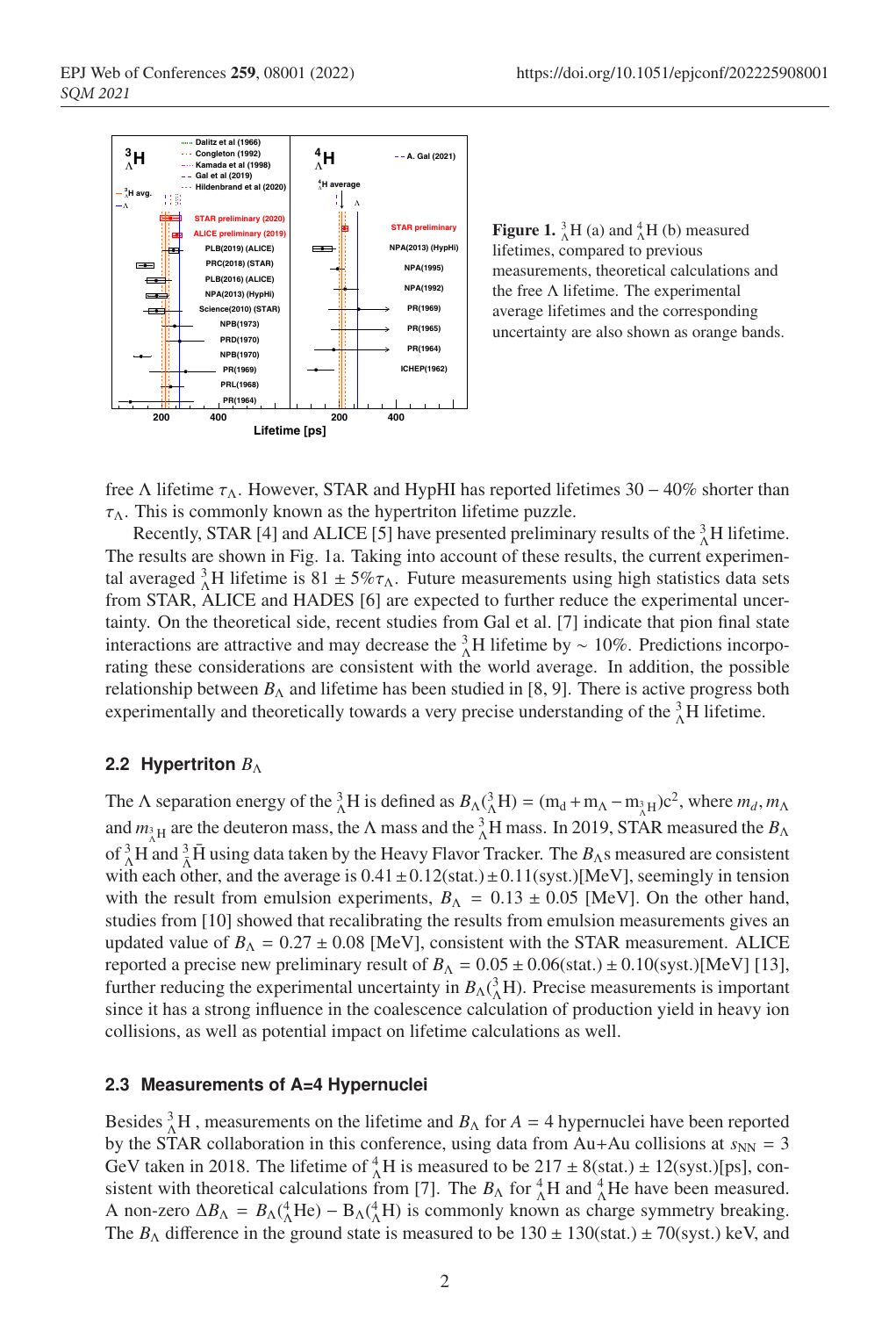

**Figure 2.** Preliminary  $B_{\Lambda}({}^{3}_{\Lambda}H)$  measurement from ALICE (red), compared with theoretical predictions and previous measurements. The values reported for previous measurements are recalibrated values reported in [10].

<sup>65</sup> is compared to theoretical calculations in Fig. 3. Combining the ground state result with transition energies measurements [11, 12], the  $B_\Lambda$  difference in the excited state is also reported, and is consistent with model calculations. STAR detector upgrades and future data sets will reduce the statistical uncertainty, providing stronger constraints to theoretical calculations.



**Figure 3.** The  $B_\Lambda$  difference between  ${}^{4}_{\Lambda}$ H and  ${}^{4}_{\Lambda}$ He in ground states (left) and in excited states (right) compared with theoretical model calculations (black dots) and previous measurements (blue dots). The green bands are projected statistical uncertainties from STAR run 2021 3 GeV data.

#### <sup>69</sup> **3 Production of Hypernuclei in Heavy-Ion Collisions**

In heavy ion collisions, light hypernuclei are expected to be abundantly produced at low energies due to the high baryon density. However, the production mechanisms of hypernuclei in heavy ion collisions are not well unuderstood, due to the scarcity of data. Coalescence has been proposed as a possible production mechanism, particularly in central heavy ion <sup>74</sup> collisions, while in peripheral collisions or small systems, production via the absorption of hyperons in the spectator fragments has been suggested.

Hypernuclei yields have been measured by ALICE [16], STAR [17], and HypHI [18] in the past. The  ${}^{3}_{2}$ H yield at mid-rapidity from Pb+Pb collisions at 2.76 TeV measured by AL-ICE are consistent with thermal model predictions [19] and UrQMD [20]. Multi-differential <sup>79</sup> measurements in the production yield of hypernuclei are in different systems are essential in advancing our understanding in the field.

## **3.1**  ${}^{3}_{\Lambda}\rm{H}$  and  ${}^{4}_{\Lambda}\rm{H}$  Production from 3 GeV Au+Au Collisions at STAR

STAR has recently measured the  ${}_{\Lambda}^{3}H$  and  ${}_{\Lambda}^{4}H$  production yield at mid-rapidity in Au+Au collisions with  $\sqrt{s_{NN}}$  = 3 GeV, using data taken in 2018. The  $p_T$  spectra are obtained, and the  $p_T$  integrated yields are estimated by extrapolating to 0  $p_T$ . Systematic uncertainties are estimated by using different functional forms for extrapolation. The rapidity distributions of  ${}_{\Lambda}^{3}$ H and  ${}_{\Lambda}^{4}$ H are shown in Fig. 4. For  ${}_{\Lambda}^{4}$ H, different trends in the rapidity distribution in central <sup>87</sup> (0−10%) and mid-central (10−50%) collisions are observed. This is likely due to differences <sup>88</sup> in collision geometry, possibly due to spectator reactions playing a larger role in non-central collisions.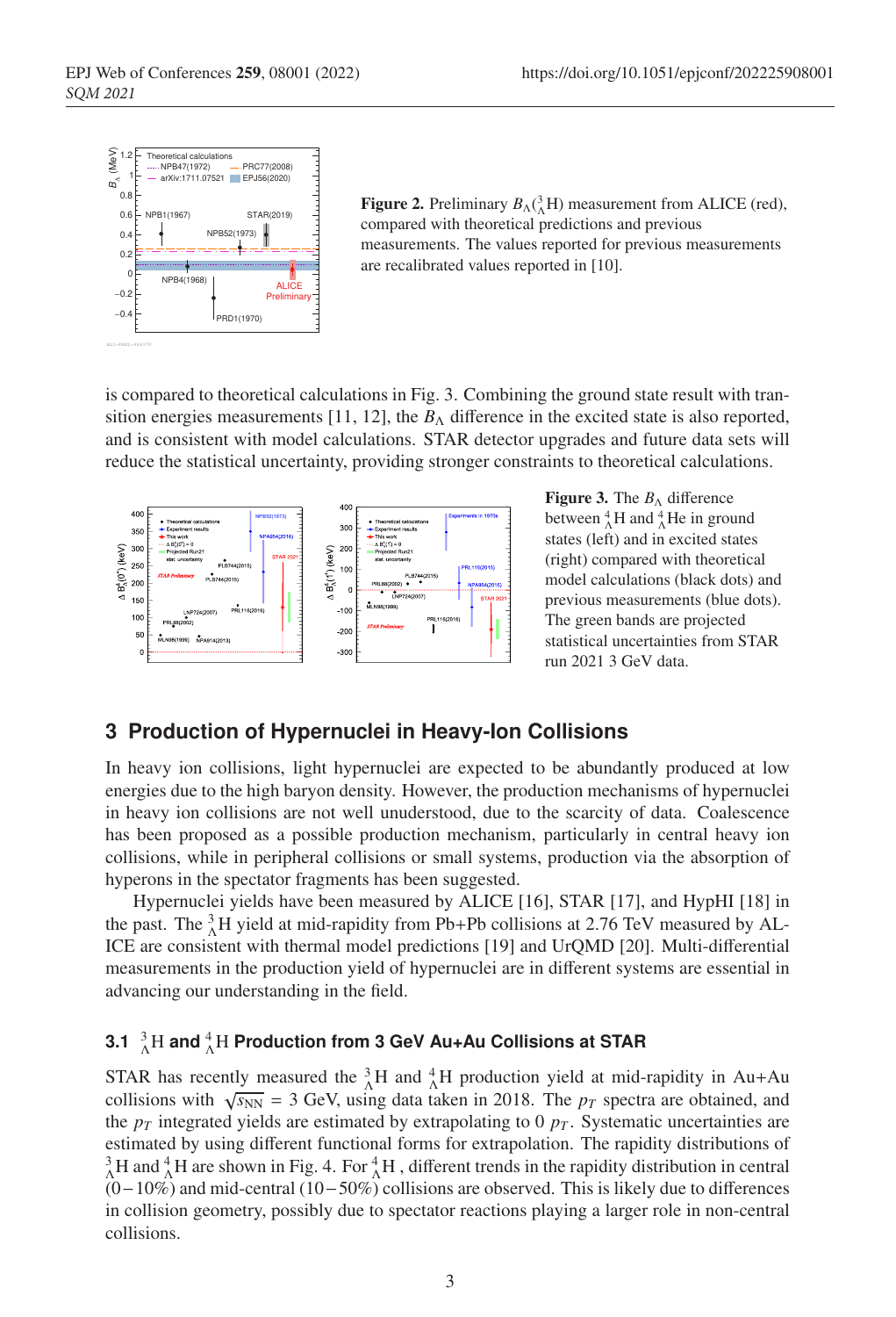

Figure 4. *dN*/*d*y as a function of rapidity *y* for  $^{3}_{\Lambda}$ H (black) and  $^{4}_{\Lambda}$ H (red) for (a)  $0 - 10\%$  centrality and (b) 10 − 50% centrality Au+Au collisions at 3 GeV.

The mid-rapidity  $|y| < 0.5$  yield in central heavy ion collisions is plotted as a func-<sup>91</sup> tion of beam energy in Fig. 5, and are compared to ALICE measurements at 2.76 [16] and <sup>92</sup> 5.02 TeV [5] Pb+Pb collisions, as well as theoretical calculations. The statistical thermal model [19] which incorporates canonical suppression through the introduction of the canonical volume paramter  $V_C$ , can successfully describe the  ${}_{\Lambda}^{3}$ H yield over few orders of magnitude of  $\sqrt{s_{NN}}$ , while underestimating the  $^{4}_{\Lambda}$ H yield at 3 GeV. Similarly, the coalescence (DCM) [20] also describes the  ${}^{3}_{\Lambda}H$  yield at 3 GeV while underestimating  ${}^{4}_{\Lambda}H$ . This discrepancy may possibly due to the coalescence parameters adopted in [20]; the parameters for hyperons are assumed to be identical for nucleons and not constrained by data. The Hybrid URQMD model [20], although can describe the  ${}^{3}_{\Lambda}$ H yield at LHC energies, overestimate the  $^{3}_{\Lambda}$ H and  $^{4}_{\Lambda}$ H yield at 3 GeV by an order of magnitude.



**Figure 5.** (a)<sup>3</sup><sub>A</sub>H and (b)<sup>4</sup><sub>A</sub>H yields at  $|y| < 0.5$  as a function of beam energy in central heavy ion collisions. The symbols represent measurements while the lines represent different theoretical calculations. The data points assume a branching ratio of 25(50)% for  ${}_{\Lambda}^{3}H({}_{\Lambda}^{4}H) \rightarrow {}^{3}He({}^{4}He) + \pi^{-}$ . The insets show the (a) $^{3}_{\Lambda}$ H and (b) $^{4}_{\Lambda}$ H yields at |y| < 0.5 times the branching ratio as a function of the branching ratio.

Besides the production yield, the directed flow  $v_1$  as a function of rapidity, for  ${}_{\Lambda}^3H$  and  ${}_{\Lambda}^4H$ <sup>102</sup> in 5−40% Au+Au collisions have been measured. The slope at mid-rapidity is obtained via a linear fit through the origin, and are shown in Fig. 6. The hypernuclei  $dv_1/dy$  are compared to that of light hypernuclei. For light nuclei, a scaling behavior as a function of mass is observed, i.e. baryon number scaling. Since the  $v_1$  slope of hypernuclei is similar to that of light nuclei with similar mass, the results are qualitatively consistent with hypernuclei production from coalescence of hyperons and nucleons at mid-rapidity.

In summary, these results provide new quantitative input on the production mechanisms of loosely bound objects in high baryon density region.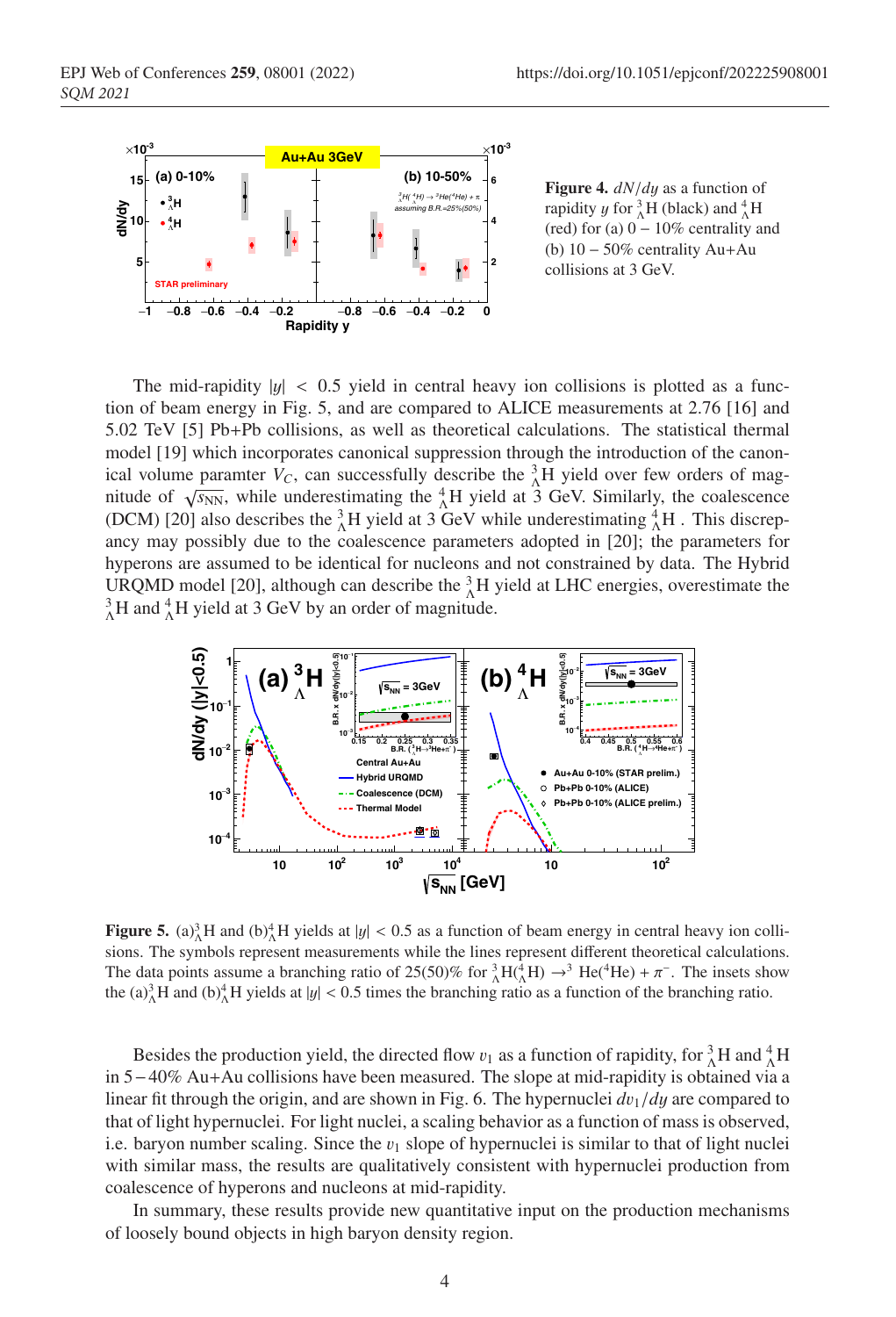

**Figure 6.** (left)<sup>3</sup><sub>A</sub>H and <sup>4</sup><sub>A</sub>H  $v_1$  as a function of rapidity. The red line represents a linear fit through the origin. (right)  ${}_{\Lambda}^{3}H$  and  ${}_{\Lambda}^{4}H$  mid-rapidity  $v_1$  slope as a function of mass. The  $dv_1/dy$  for light nuclei is shown for comparison.

# $3.2\,{}^{3}_{\Lambda}\text{H}$  and  $^{3}_{\bar{\Lambda}}\bar{\text{H}}$  Production in Small Systems at ALICE

 ${}_{\Lambda}^{3}$ H and  ${}_{\lambda}^{3}$ H signals have been observed by ALICE in 0 – 40% p+Pb collisions at  $\sqrt{s_{NN}}$  = 5.02 TeV and high multiplicity *p*+*p* collisions at  $\sqrt{s}$  = 2.76 TeV, both at ~ 5 $\sigma$  significance [13]. The ratio  $({}_{\Lambda}^{3}H + {}_{\Lambda}^{3}\bar{H})/2\Lambda$  and the strangeness population factor  $S_3 = ({}_{\Lambda}^{3}H/{}^{3}\bar{H}e) \times (p/\Lambda)$  are extracted and shown in Fig. 7. The  $p+p$  data is consistent with 2-body coalescence [14] and in tension with the statistical hadronization model (SHM) [15]. For the  $p+Pb$  data, the <sup>116</sup> measurement excludes certain configurations of the statistical model, while being consistent with 2-body coalescence. These new measurements give insight on the production mechanisms of hypernuclei in small systems, possibly with enough precision to distinguish between statistical hadronization and coalescence.



**Figure 7.**  ${}_{\Lambda}^{3}$ H (left) and  $S_3$  (right) measurements in  $p+p$  (orange),  $p+Pb$  (green) and Pb+Pb collisions(indigo) as a function of mean charged-particle multiplicity. The measured ratios are compared with expectations for the canonical statistical hadronization [15] and coalescence models [14].

#### <sup>120</sup> **4 Summary and Experimental Outlook**

These proceedings present recent hypernuclei measurements from the STAR experiment and the ALICE experiment. The most precise  ${}_{\Lambda}^{3}H$  and  ${}_{\Lambda}^{4}H$  lifetime measurements to date, as well as measurements on  $B_\Lambda$  of  ${}^3_\Lambda H$ ,  ${}^4_\Lambda H$  and  ${}^4_\Lambda H$ e are presented, providing strong constraints to theoretical models. The  ${}^{3}_{\Lambda}H$  and  ${}^{4}_{\Lambda}H$  rapidity distributions at  $\sqrt{s_{NN}}$  = 3 GeV Au+Au col-<sup>125</sup> lisions are presented. Thermal model and coalescence calcaulations are consistent with the